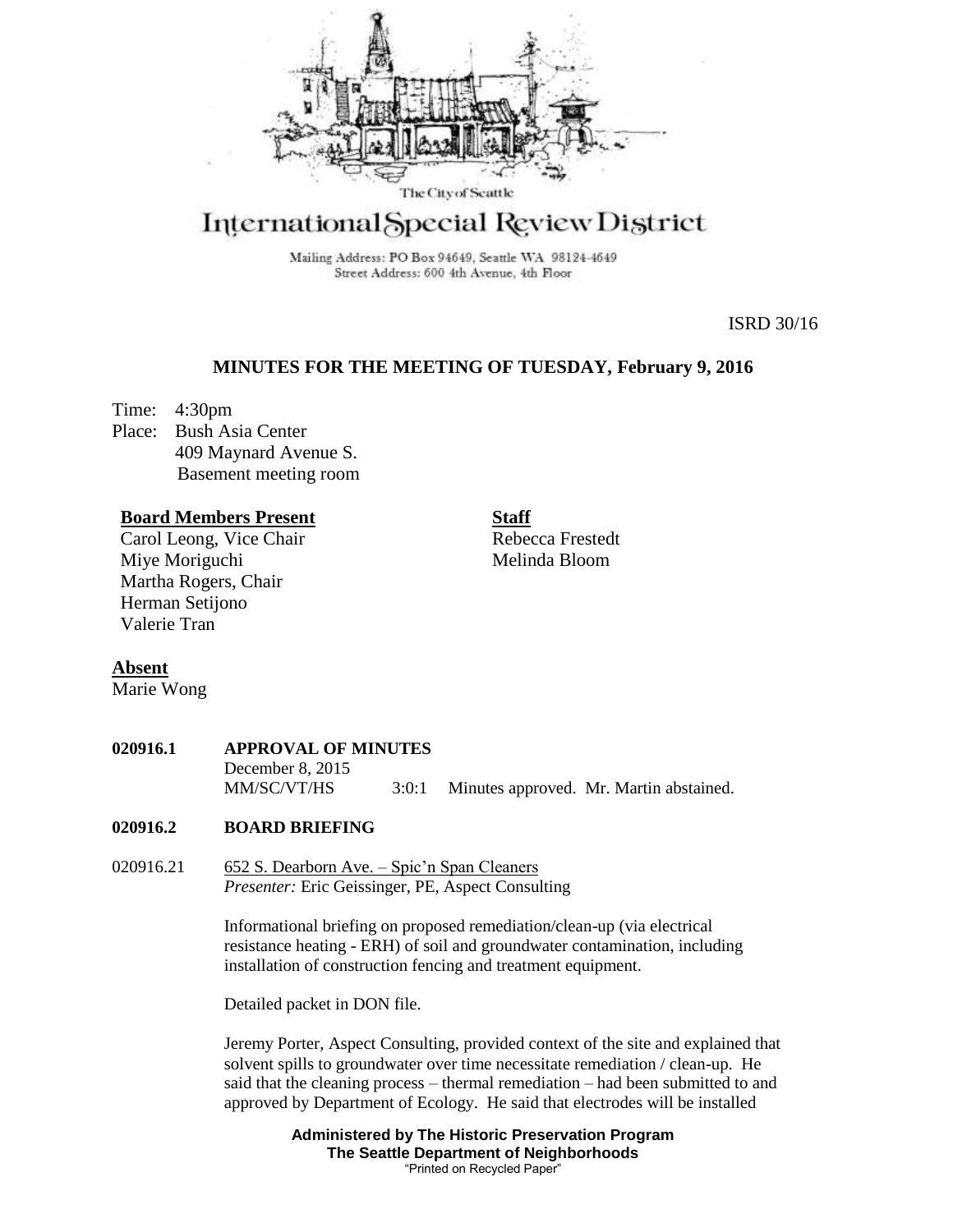underground that will apply current and heat to evaporate the solvents. He said that clean vapors will be discharged – water to sewer and air to atmosphere. He said they are going through permitting process.

Mr. Porter said that equipment will be below ground in the parking lot and other areas it will be above ground – the south portion of the property. He said 5 electrodes will be placed within the right-of-way. He stated that they intend to install a fence with privacy slats or visual barrier to surround the equipment at the surface. The work will take place over an eight month timeframe – two months to install equipment and six months for it to run. He said then the above-ground equipment will be removed and the site monitored for two years – one year to cool down and another year to prove contamination is gone. He said then they would decommission everything below ground, pull it out, remove transformer and repave parking lot. He said the water cooling and carbon treatment tank portion is 17' tall and will extend above the fence. He said there will be a temporary power pole near the carport area with power meters on it. Responding to questions he said that there will be no pedestrian impact.

There was discussion about the proposed fence material (chain link with slats). Members of the board concern about the fencing material and how graffiti would be addressed. Staff asked what alternatives have been considered.

Joel Ostroff, property owner representative, said that they've used slats in the past. Another option would be wood panels, wrapped in plastic, so that the plastic could be changed out.

It was recommended to consider visually activating the space in some way. Staff commented that wood art panels by Urban Artworks that were removed from another site may be available for use here. Staff will send BIA contact information.

A board member asked if the fence would penetrate the ground.

Mr Ostroff said that it would not. Heavy footings would be used.

Eric Geissinger, Aspect, said that there will be lights, cameras and alarm inside.

Ms. Leong stressed the importance of lighting for security of the area; she said it would protect the equipment and be helpful overall in the area. She said the existing street lamps are not good. She asked about community risks to air and water and how that would be addressed.

Mr. Geissinger said that they will have a permit through Puget Sound Clean Air Agency (PSCAA) who will do a weekly sampling to make sure they are in compliance.

Mr. Porter said they are required to provide monitoring data on site. While they do not do a public report they do audits of the system and will provide reports to PSCAA. He said that SEPA review would be done and public comments associated with that are accepted. He said that they will be doing monitoring and reporting monthly.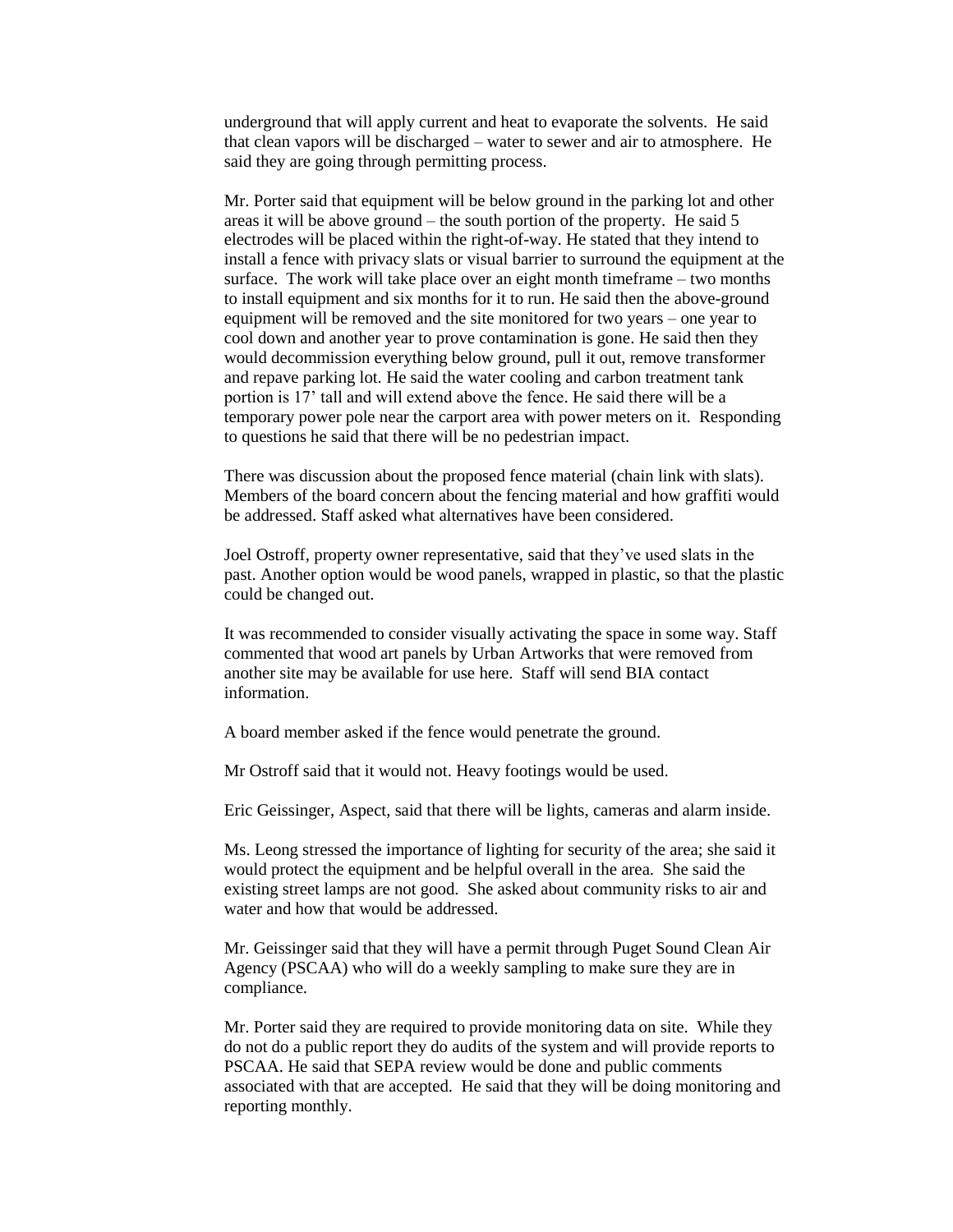Board members stressed the need of the community to have access to information.

Mr. Porter said there is no impact to drinking water as this is not the source of the City's drinking water. He said that there is a lot of monitoring to make sure it is safe and they can provide that information to the public although it will be technical in nature.

Ms. Leong said that even a summary would be helpful so that the community knows the process. She asked the process for questions.

Mike Omura, SCIDPDA, encouraged integration of art to beautify screening and discourage tagging. He asked about SPU permitting. He said that given contamination issues he wants to restate health and safety concerns. He asked about impact of 90˚ heat to potable water pipes and noted there are lots of old pipe – possibly lead. He asked why they are cleaning – if they are required to or are they getting ready for potential development.

Mr. Porter said both. He said that they are following requirements but that it would be more difficult to develop if contaminated. They have no development plans at this point.

Mr. Ostroff said Dept of Ecology requires remediation, but this is voluntary clean up to comply with State regulations.

Mr. Porter said the heating is localized but that they will look at what utilities are in the ground and can re-route if necessary. He said there is no potable water there but they can speak to that in the application.

Ms. Frestedt asked about how site could be activated after the equipment is removed.

Mr. Ostroff said that once they understand the timeline more they can determine the use of space. He said the building is 7,000 square feet and the site is 13,000 square feet. He said the site is safe to use during the cool down period.

#### **020916.3 GUIDELINE REVISION WORK SESSION**

020916.31 Board review and discussion of proposed guideline revisions. The focus of this session will be the guidelines for Exterior Materials, Detailing and Colors, Signs and Mechanical Systems and Rooftop Equipment.

> Ms. Frestedt gave an overview of past work on the guidelines, starting with a bulleted outline and then expanding on the text to align more closely with guidelines for other districts and to help the Board in the review of applications. She summarized the research and inspirations that have been integrated into this draft.

Review started at the top of Page 14 of the draft.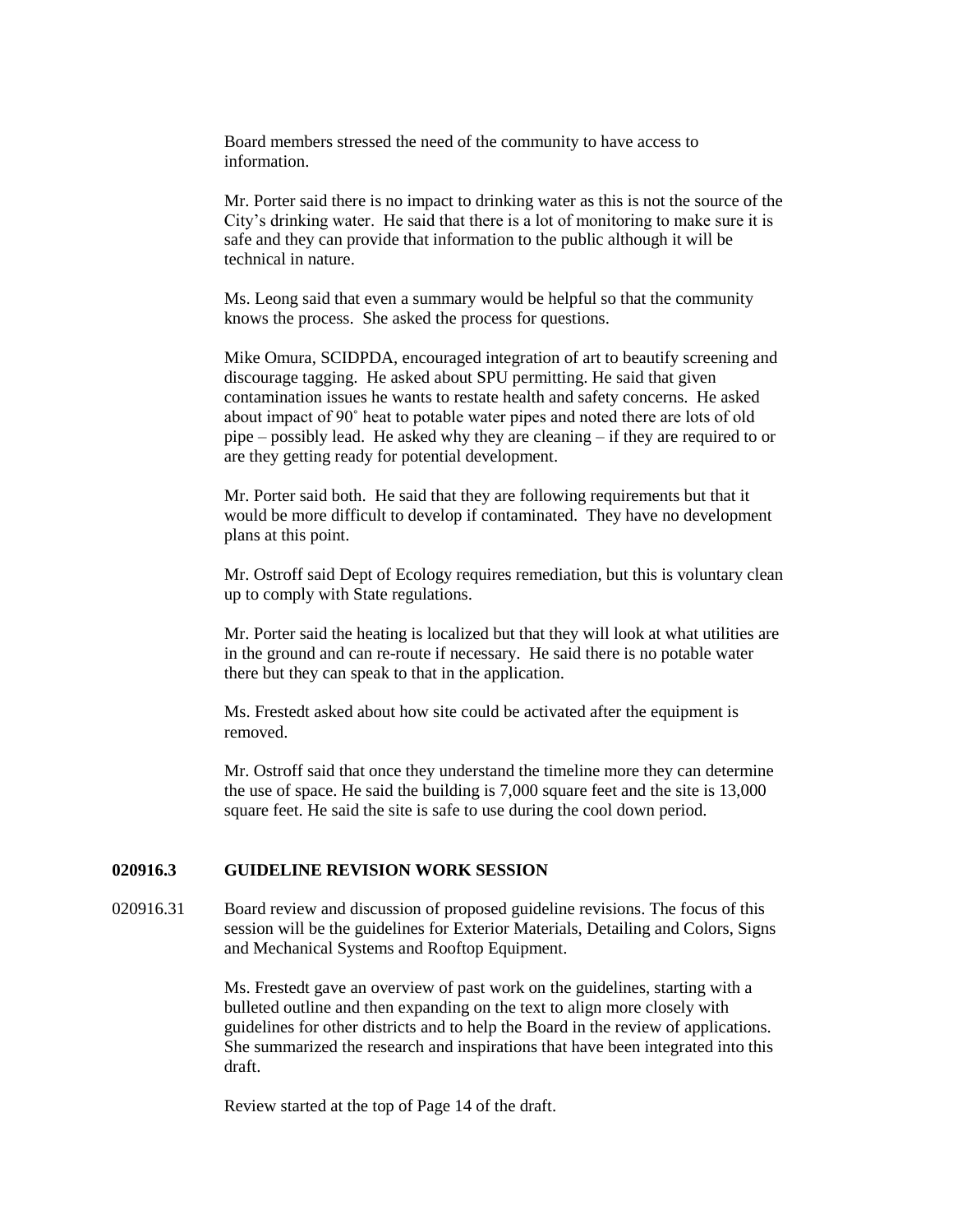Ms. Frestedt said that guidelines are intended to give Board the tools and criteria to consider proposed changes. In response to questions from the Board she said that the guidelines are intended to cover renovations and exterior alterations as well as new construction.

There was discussion about how to integrate the relevant sections of the land use code and make it easily accessible. Ms. Frestedt said that she can create hyperlinks in the electronic version.

Ms. Leong said that adding the link could be helpful.

Ms. Frestedt went through proposed changes as shown in the draft document. She noted that transparency is a requirement in the Asian Design Character District (ADCD). She said that there has been interest in extending a transparency priority or requirement to the remainder of the District, outside of the ADCD. She asked for feedback from the Board. She noted past discussions on transparency related to the hookah lounge on S. Dearborn Street, which is located outside of the ADCD. There was discussion about increasing transparency within the massage spas along S. Jackson St.

Ms. Leong said that the board is not singling out a specific industry but noted how transparency impacts the community.

Ms. Frestedt said that consistency throughout the district helps. She said compliance is challenging; enforcement is managed through the Seattle Dept. of Construction and Inspections (SDCI). She said that 23.66 covers Asian Design District; the guidelines build on that. The guidelines give a way to review a submittal.

#### Rooftop Equipment

Ms. Frestedt went over the proposed guidelines for rooftop and mechanical equipment. She said this would include, but would not be limited to: penthouse overruns, mechanical, minor communication utility equipment and solar panels. She said the guidelines would give direction what is appropriate and preferred for these types of applications.

In response to a question about when screening might be appropriate or required, Ms. Frestedt said the board could grant exceptions to screening requirements in the underlying code. The intent is to minimize the aesthetic of equipment but sometimes screening is more impactful and creates an adverse visual effect.

Ms. Leong said the board could decide that screening adds to the problem.

Ms. Moriguchi said that A and B contradict – 'where possible' and 'shall be'. What if not possible? Use of 'shall' is stronger language.

#### Fire Escapes